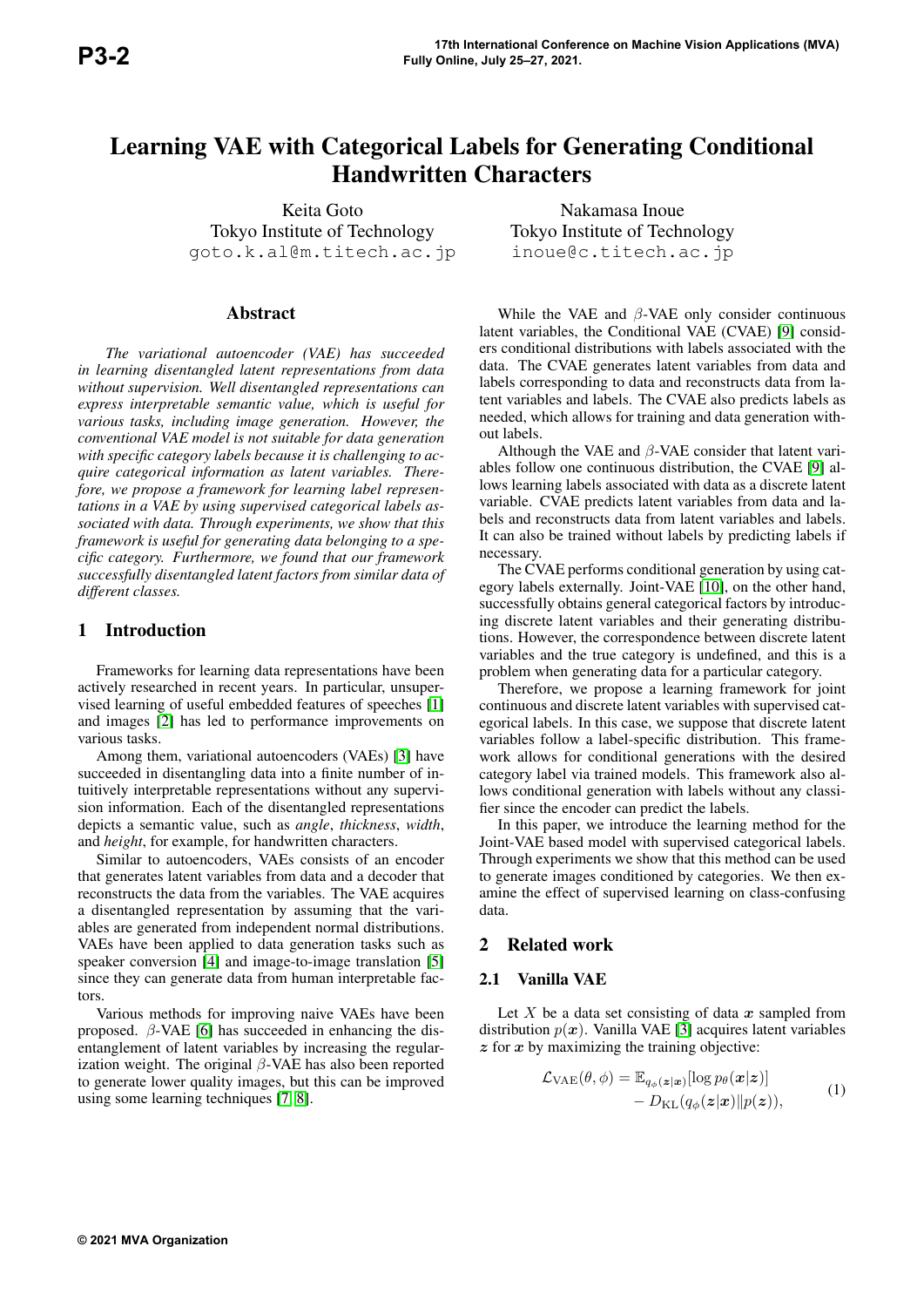where  $p_{\theta}(\mathbf{x}|\mathbf{z})$  and  $q_{\phi}(\mathbf{z}|\mathbf{x})$  are an encoder and decoder of a VAE with learnable parameters  $\theta$  and  $\phi$ , respectively. The first term of the objective is reconstruction error between  $x$  and generated data from  $z$ , and the second term is the Kullback–Leibler (KL) divergence between the prior and the encoder approximated by the posterior distribution. Factor disentanglement is achieved by assuming the distribution  $p(z)$  to be the standard normal distribution  $\mathcal{N}(\mathbf{0}, \mathbf{I}),$ which is uncorrelated in each dimension.

To calculate this objective function, we need to use the "reparameterization trick" to sample  $z$  from  $q$ . The encoder represents the normal distribution by inferring the mean  $\mu(x)$  and standard deviation  $\sigma(x)$  instead of z directly from input data:

$$
q_{\phi}(\mathbf{z}|\mathbf{x}) = \mathcal{N}(\boldsymbol{\mu}(\mathbf{x}), \text{diag}(\boldsymbol{\sigma}(\mathbf{x}))).
$$
 (2)

Finally, the latent variables  $z$  are sampled by using inferred  $\mu$ ,  $\sigma$ , and random variable  $\epsilon \sim \mathcal{N}(0, 1)$ :

$$
z_i = \mu_i + \sigma_i \epsilon. \tag{3}
$$

In the case where the encoder outputs  $\mu$  and  $\sigma$ , it is straightforward to compute the KL divergence between  $\mathcal{N}(\boldsymbol{\mu}, \text{diag}(\boldsymbol{\sigma}))$  and  $\mathcal{N}(\mathbf{0}, \mathbf{I})$ :

$$
D_{\text{KL}}(\mathcal{N}(\boldsymbol{\mu}, \text{diag}(\boldsymbol{\sigma})) || \mathcal{N}(\mathbf{0}, \boldsymbol{I}))
$$
  
= 
$$
\frac{1}{2} \sum_{i} \left( 1 + \log \sigma_i^2 - \mu_i^2 - \sigma_i^2 \right).
$$
 (4)

#### 2.2 Conditional VAE

The CVAE [9] focuses on conditional data generation using semi-supervised learning. In the CVAE, the encoder approximates the generative distribution of the latent variables when data and labels are given, and the decoder approximates the generative distribution of the data when latent variables and labels are given. If necessary, semi-supervised learning can be undertaken by inferring labels from the data.

Let y be a label associated with data  $x$ , then the objective of CVAE is defined as

$$
\mathcal{L}_{\text{CVAE}}(\theta, \phi) = \mathbb{E}_{q_{\phi}(\boldsymbol{z}|\boldsymbol{x}, y)}[\log p_{\theta}(\boldsymbol{x}|\boldsymbol{z}, y)] - D_{\text{KL}}(q_{\phi}(\boldsymbol{z}|\boldsymbol{x}, y) || p(\boldsymbol{z})).
$$
\n(5)

The CVAE requires labels in both the encoder and decoder. Therefore, we need to predict labels of unlabeled data using a classifier.

## 2.3 β-VAE

 $\beta$ -VAE [6] is a modification of vanilla VAE that adds a hyperparameter  $\beta$  to penalize the KL divergence term:

$$
\mathcal{L}_{\beta\text{-VAE}}(\theta,\phi) = \mathbb{E}_{q_{\phi}(\boldsymbol{z}|\boldsymbol{x})}[\log p_{\theta}(\boldsymbol{x}|\boldsymbol{z})] - \beta D_{\text{KL}}(q_{\phi}(\boldsymbol{z}|\boldsymbol{x})||p(\boldsymbol{z})).
$$
 (6)

A larger  $\beta > 1$  improves the disentanglement of the latent factor, but the reconstruction error will increase.

Some learning techniques have been developed to enhance disentanglement without increasing reconstruction error. Burgess et al. [7] proposed gradually increasing the upper bound of the KL divergence term. Let the bound be  $C_z$ , and the new objective is defined as

$$
\mathcal{L}(\theta, \phi) = \mathbb{E}_{q_{\phi}(\boldsymbol{z}|\boldsymbol{x})}[\log p_{\theta}(\boldsymbol{x}|\boldsymbol{z})] - \beta |D_{\mathrm{KL}}(q_{\phi}(\boldsymbol{z}|\boldsymbol{x})||p(\boldsymbol{z})) - C_{z}|,
$$
\n(7)

where  $\gamma$  is a large positive value that forces the KL divergence term to be near the bound  $C_z$ . By gradually increasing  $C_z$  from a small value, the constraint of the KL divergence term is weakened, and it is expected that the reconstruction error will converge.

#### 2.4 Joint-VAE

Joint-VAE [10] considers the case where latent variables consist of continuous and discrete values. Discrete latent variables are useful for representing categories, such as the types of characters in handwriting. In Joint-VAE, discrete latent variables that follow a discrete distribution can be acquired without labels.

Assuming that continuous and discrete values are generated from different distributions, the objective function is defined as

$$
\mathcal{L}_{\text{Joint-VAE}}(\theta, \phi) = \mathbb{E}_{q_{\phi}(\mathbf{z}, \mathbf{c} | \mathbf{x})} [\log p_{\theta}(\mathbf{x} | \mathbf{z}, \mathbf{c})] \n- \beta |D_{\text{KL}}(q_{\phi}(\mathbf{z} | \mathbf{x}) || p(\mathbf{z})) - C_z| \quad (8) \n- \gamma |D_{\text{KL}}(q_{\phi}(\mathbf{c} | \mathbf{x}) || p(\mathbf{c})) - C_c|,
$$

where  $z$  are the continuous latent variables, and  $c$  are the discrete latent variables with the same number of dimensions as the number of categories. The prior distribution  $p(c)$  is assumed to be a discrete uniform distribution. In this case, the KL divergence term can be calculated as

$$
D_{\mathrm{KL}}(q_{\phi}(\boldsymbol{c}|\boldsymbol{x})||p(\boldsymbol{c})) = \sum_{i=0}^{n} c_i \log c_i + \log n \qquad (9)
$$

where  $n$  is the number of categories. To reparameterize discrete variables, the Gumbel-softmax reparameterization trick [11] is used.

#### 3 Proposed method

Joint-VAE can acquire categorical latent variables, but the correspondence between discrete latent variables and true categorical labels is undefined. To generate data belonging to the desired category, it is more useful to have the discrete latent variables associated with labels.

Therefore, we propose a modification of Joint-VAE to learn categorical factors with categorical labels. Suppose the categorical label of  $x$  is  $y$ , then our objective is defined as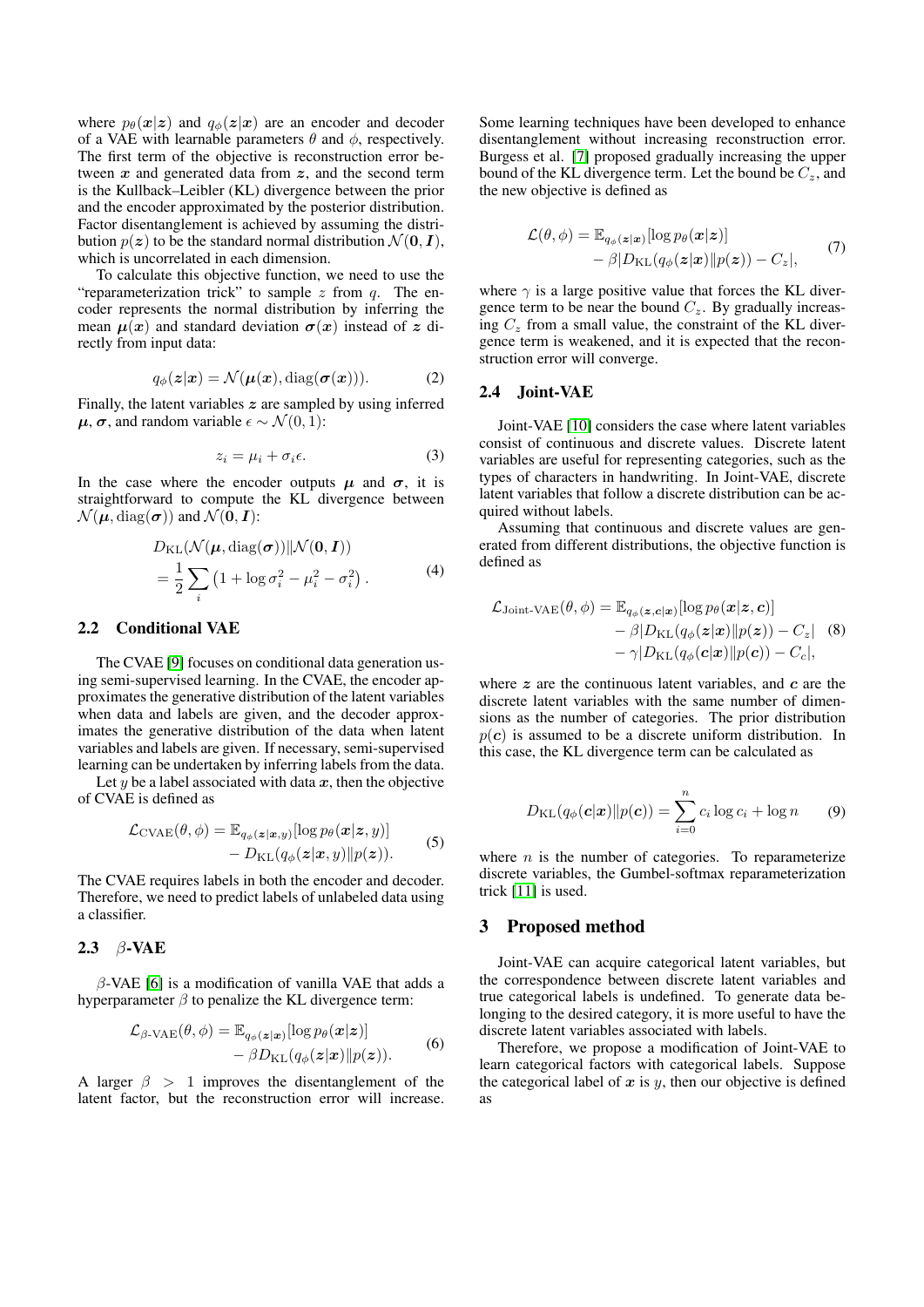$$
\mathcal{L}_{\text{Ours}}(\theta, \phi) = \mathbb{E}_{q_{\phi}(\mathbf{z}, \mathbf{c} | \mathbf{x})}[\log p_{\theta}(\mathbf{x} | \mathbf{z}, \mathbf{c})] \n- \beta |D_{\text{KL}}(q_{\phi}(\mathbf{z} | \mathbf{x}) || p(\mathbf{z})) - C_{z}| \n- \gamma |D_{\text{KL}}(q_{\phi}(\mathbf{c} | \mathbf{x}) || p(\mathbf{c} | y)) - C_{c}|.
$$
\n(10)

The difference from the objective of Joint-VAE is that the prior distribution  $p(c)$  for c is a categorical specific distribution  $p(c|y)$ . Note that Joint-VAE considers general discrete variables, but we consider discrete variables to represent only one categorical meaning like a class of data.

In this form, the KL divergence term for the supervised categorical distribution can be computed by cross-entropy:

$$
D_{\mathrm{KL}}(q_{\phi}(\mathbf{c}|\mathbf{x})||p(\mathbf{c}, y)) = -\log c_y, \qquad (11)
$$

where  $c$  has the same dimension as the number of classes, and y is a category number.

## 4 Experiments

#### 4.1 Architecture

We employ a simple encoder-decoder model for all experiments. The encoder consists of 3 convolution modules that have 32 filters, each 4x4 in shape. Convolved feature maps are flattened and inputted into linear transformation layers. The features compressed in 256 dimensions are linearly transformed into three latent vectors: mean, log variance, and categorical variable. As noted above, the mean and log variance vectors are used to sample z by using the "reparameterization trick." Categorical variables reparameterize into one-hot-like vectors that represent which category the input data belongs to.

The decoder is simply a reversed encoder structure. All convolution modules are replaced with transposed convolution modules. The decoder outputs images regularized by a sigmoid function.

The ReLU activation function and batch normalization follow after all convolution modules and linear modules of the encoder and decoder except the last module. A schematic diagram of this model is provided in Figure1.

#### 4.2 Implementation details

We use the PyTorch<sup>1</sup> framework for all implementations of model training and evaluation. Details concerning the parameters for training are as follows. We set  $\beta$  and  $\gamma$  to 30, and the maximum value of  $C_z$  to 5, which gradually increases from 0 over 25k iterations. The maximum value of  $C_c$  is set to 5 for training without labels, but 0 for training with labels to provide a strong constraint. With a batch size of 64, we repeated training for 100 epochs. Adam [12] is used as the optimizer, with the learning rate set to  $10^{-3}$ and the other parameters maintained at the PyTorch default values.



Figure 1. The architecture of the Joint-VAE based model. The encoder outputs  $\mu$ ,  $\sigma$ , and  $\alpha$ and they are used for reparameterization. z are continuous latent variables and  $c$  are categorical latent variables, which are one-hot-like vectors.

#### 4.3 Evaluation

We measured the reconstruction error for the test data and observed the images generated from the latent variables. We use the model trained on the MNIST dataset with and without categorical labels. Note that the Joint-VAE and our method differ only in terms of the prior distribution of categorical latent variables.

If reconstruction error is high, this suggests that variables with different semantics are entangled. This can also be observed in images generated by the decoders. So we ensure that the images generated with different conditions of categories represent different characters.

Additionally, to examine the effect of disentanglement of different characters that look similar, we experimented with a dataset of Japanese characters. The dataset<sup>2</sup> consists of 73 different characters, some of which are very similar. We observed the results of image generation with models trained on this dataset.

#### 4.4 Results

The reconstruction error for each training method is shown in Table 1. We found that the reconstruction error is reduced by using our proposed method. This suggests that category labels have a positive effect on the disentanglement of variables.

<sup>1</sup><https://pytorch.org>

<sup>2</sup>[https://github.com/ndl-lab/hiragana\\_mojigazo](https://github.com/ndl-lab/hiragana_mojigazo)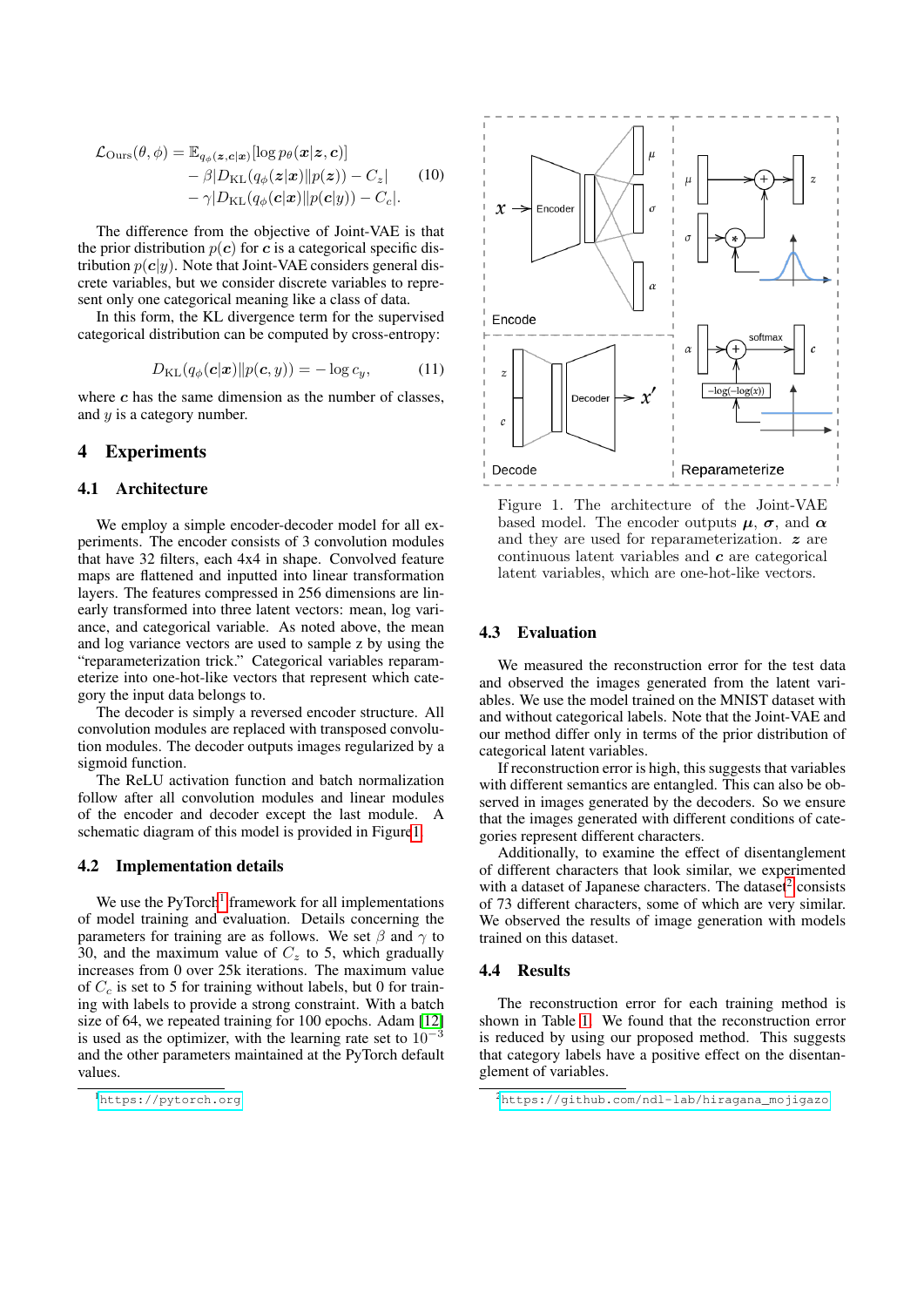Table 1. Reconstruction error KL divergence of each training method. These values are calculated for the test data. Reconstruction errors are average mean squared errors of pixels.

| Method           | Rec. error | KL divergence loss |
|------------------|------------|--------------------|
| VAE $[3]$        | 0.0068     | 18.930             |
| $\beta$ -VAE [6] | 0.0219     | 4.903              |
| Joint-VAE [10]   | 0.0251     | 4.958              |
| Ours             | 0.0243     | 4.986              |



(a) Unsupervised (Joint-VAE) (b) Supervised (Ours)

Figure 2. Images generated using VAE. The images in each row are generated by fixing a category c. The images in each column have the same random contentious latent variables z and images in each row have same a categorical latent variable, which represents the class 0 to 9, from top to bottom.

Images generated from latent variables that are fixed to a specific category are shown in Figure 2. Looking at the same row of images, images generated by the Joint-VAE method have varied characters despite fixing the category. This means that the type of character depends on the continuous latent variables  $z$ , not the categorical variables c. On the other hand, our method can generate unique types of characters independent of z. Furthermore, in our method, the categorical latent variables correspond to one-hot representations of labels, which allows us to generate the desired character.

We show the results of image generation in Japanese characters in Figure 3. For comparison, we focus on specific discrete latent variables corresponding to three similar characters. It transpires that supervised learning can often classify characters well.

# 5 Conclusion

We have proposed a learning framework for Joint-VAE to learn with supervised labels. Through experiments it is shown that this method can be used to generate data that belong to any desired category. We also found that the framework can learn latent variables effectively even when similar data are included.



(a) Unsupervised (Joint-VAE)



(b) Supervised (Ours)

Figure 3. Japanese characters generated using VAE. For comparison, we focus on a specific discrete latent variables corresponding to similar characters.

It would be interesting for future research to explore how fixing the dimension of one or more variables impacts the outcomes.

## Acknowledgment

This work was partially supported by the Japan Science and Technology Agency, ACT-X Grant JPMJAX1905.

## References

- [1] Steffen Schneider, Alexei Baevski, Ronan Collobert, and Michael Auli. wav2vec: Unsupervised pre-training for speech recognition. In *Proc. Interspeech 2019*, pages 3465–3469, 2019.
- [2] Spyros Gidaris, Praveer Singh, and Nikos Komodakis. Unsupervised representation learning by predicting image rotations. In *The International Conference on Learning Representations (ICLR)*, 2018.
- [3] Diederik P. Kingma and Max Welling. Auto-encoding variational bayes. In *The International Conference on Learning Representations (ICLR)*, 2014.
- [4] Patrick Lumban Tobing, Yi-Chiao Wu, Tomoki Hayashi, Kazuhiro Kobayashi, and Tomoki Toda. Non-parallel voice conversion with cyclic variational autoencoder. *Interspeech 2019*, 2019.
- [5] Ming-Yu Liu, Thomas Breuel, and Jan Kautz. Unsupervised image-to-image translation networks. In *Advances in Neural Information Processing Systems*, 2017.
- [6] Irina Higgins, Loic Matthey, Arka Pal, Christopher Burgess, Xavier Glorot, Matthew Botvinick, Shakir Mohamed, and Alexander Lerchner. β-VAE: Learning basic visual concepts with a constrained variational framework. In *The International Conference on Learning Representations (ICLR)*, 2016.
- [7] Christopher P. Burgess, Irina Higgins, Arka Pal, Loic Matthey, Nick Watters, Guillaume Desjardins, and Alexander Lerch-